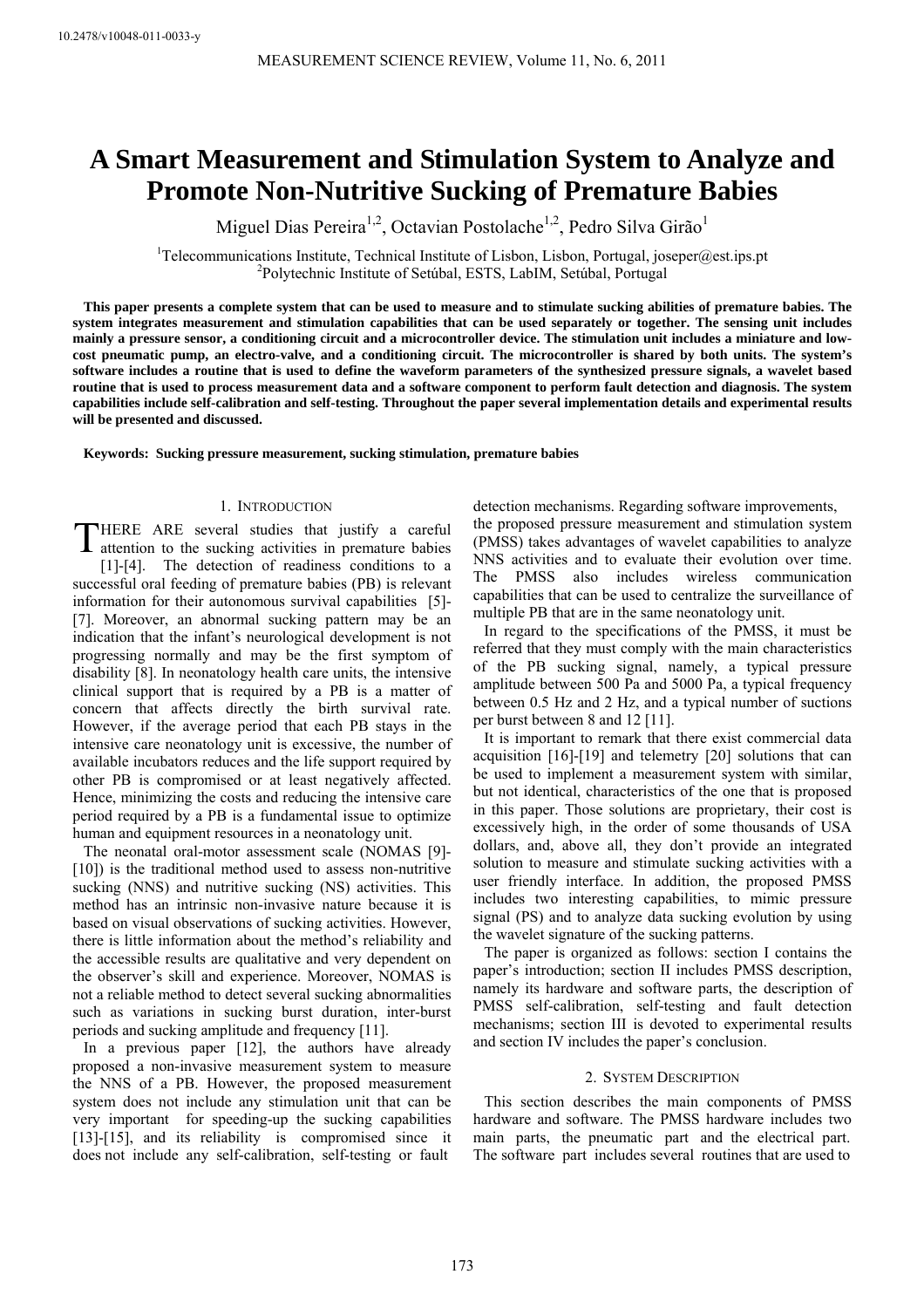define the waveform parameters of the synthesized PS, and also to perform data processing, self-calibration, self-testing and fault diagnosis tasks.

## *A. Hardware*

The hardware involves pneumatic and electrical elements. The pneumatic elements include a pneumatic pump, an electro-valve, a pressure sensor, a silicone pacifier and the pneumatic connections between those elements, namely, tubes, bifurcations and connectors. The electrical elements implement signal conditioning, data processing and wireless data transmission tasks. Those elements are a microcontroller, a Bluetooth interface transceiver, some operational amplifiers and electrical components.

## *A.1. Pneumatic Part*

Fig.1 represents the pneumatic diagram of the PMSS. The main characteristics of the pneumatic devices are as follows: the pneumatic pump (PP) requires a 3.3 V nominal power supply voltage and it delivers a maximum output pressure equal to 103.4 kPa; the electro-valve has similar power supply requirements (3.3 V) and it has a maximum flow amplitude equal to 1 l/s; the pressure transducer [21] is a temperature compensated device that has a relative pressure measuring range equal to  $\pm 6.665$  kPa, a typical sensitivity equal to 0.3 mV/Pa, and a linearity error lower than 0.8 % of the measuring range amplitude. An additional miniature pressure transducer (PTR) can be included in the PMSS for fault detection and diagnosis purposes. It is also important to refer that the pneumatic pump includes an electrical switch  $(S_{PP})$  that is closed if the pump is running properly.



Fig.1. Pneumatic diagram of the pressure measurement and stimulation system (PP- pneumatic pump, EV- electro-valve, PTpressure transducer, PTR- redundant pressure transducer, S<sub>PP</sub>pneumatic pump switch, PC- pacifier).

The PP and the EV are controlled using a pulse width modulation (PWM) signal, which means that the signals that are represented in the pneumatic diagram are used to modulate the pressure variations generated by the pneumatic pump (PP) and by the electro-valve [22] that are used to increase or decrease the pressure amplitude values, respectively.

Fig.2 depicts the main components of the pneumatic part of the PMSS.



Fig.2. Main pneumatic elements of the pressure measurement and stimulation system.

#### *A.2. Electrical Part*

The main components of the electrical part of the PMSS include a microcontroller (PIC16F876), a RS-232 USART [23], and a Bluetooth-TTL protocol converter (MDFLY) [24] that assures the wireless communication capabilities of the PMSS. The microcontroller includes a 10-bit resolution A/D converter with 8 multiplexed input channels, 2 analog comparators and a programmable on-chip voltage reference generator. According to the PS characteristics, namely its output voltage range between 0.5 V and 4.5 V, the pressure measuring resolution that is given by the quotient between the ADC resolution and the PT sensitivity, is lower than 15 Pa. The microcontroller also includes 2 capture/compare PWM inputs with 16 bit resolution and three 16 bit timers.

The pulse width modulation signals, PWM1 and PWM2, are used to adjust the amplitude and the frequency of the pneumatic signal. Under normal working conditions, the pneumatic signal pressure can be adjusted between 0 Pa and 2000 Pa and its frequency can be adjusted between 0 Hz (constant amplitude) and a maximum frequency of 10 Hz. The RS-232 interface transceiver, which requires a voltage power supply amplitude between +3.0V and +5.5V, includes a dual charge pump and assures a transmission data rate up to 250 kbps using the standardized voltage levels of the RS-232 protocol. The Bluetooth-TTL transceiver module is entirely designed for RS-232 communication and its main characteristics include a nominal power supply voltage of 3 V, maximum power consumption lower than 210 mW, a typical RF transmitter power of +2 dBm and a typical receiver sensitivity of -80 dBm for a 0.1 % bit error rate (BER). This transceiver module allows a Bluetooth based wireless communication between the PMSS unit and a nursery vigilance center.

It is important to note that the signal conditioning (SC) circuit of the measurement system includes signal filtering and programmable gain amplification (PGA) capabilities. The gain of the PGA is controlled by the microcontroller using a digital potentiometer. Using this feature, it is possible to improve the measurements' resolution. Regarding the power consumption of the PP and the EV, these devices had a maximum current peak equal to 100 mA and 20 mA when powered with a 3.3 V supply voltage that corresponds to peak power consumption equal to 330 mW and 66 mW, respectively.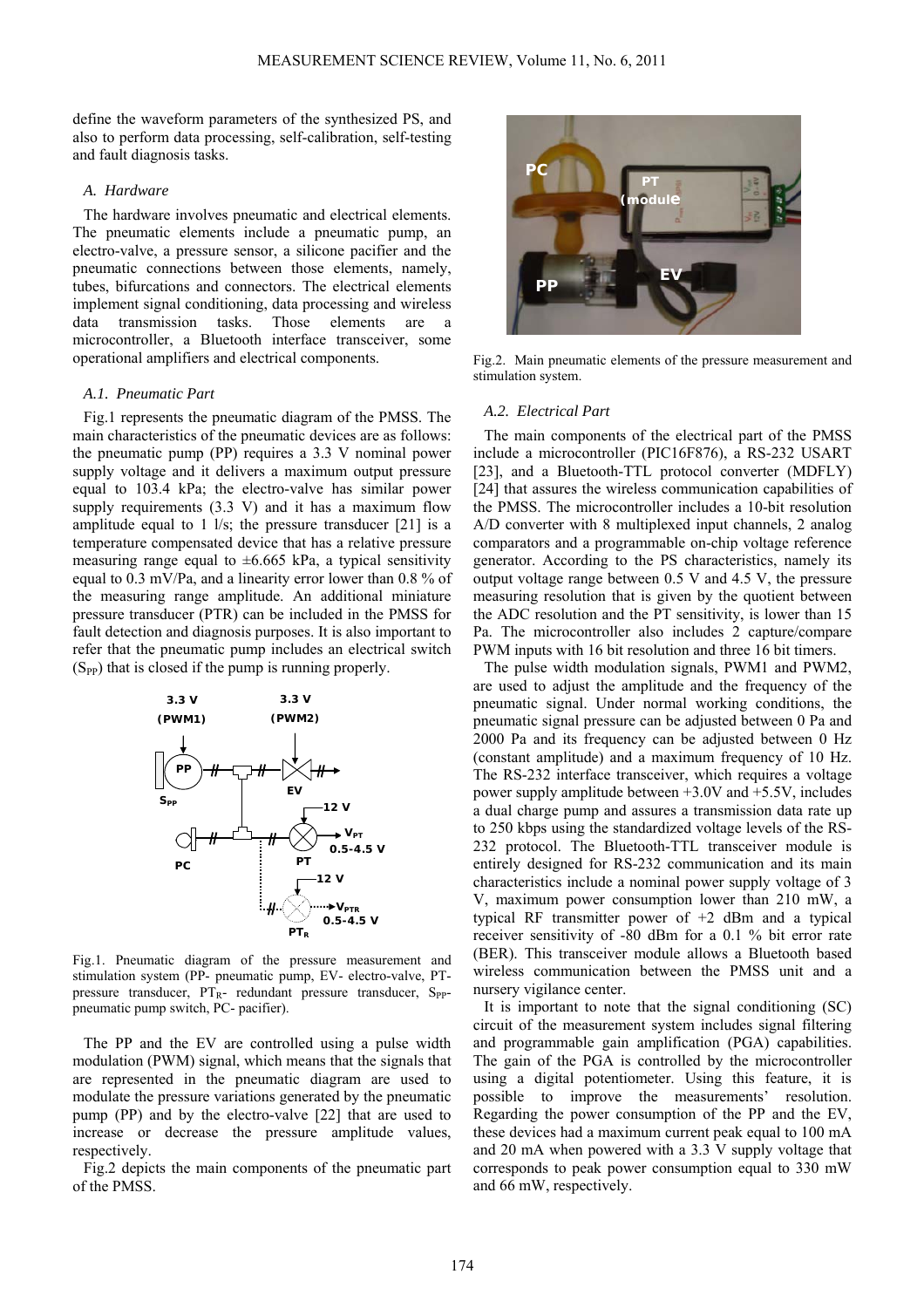Fig.3 and Fig.4 show, respectively, the electrical schematic of the PMSS and the printed circuit board (PCB) that was implemented.



Fig.3. Electrical block diagram of the pressure measurement and stimulation system (PT- pressure transducer; SC- signal conditioning; µC- microcontroller; TR1- RS-232 transceiver; TR2- Bluetooth transceiver;  $PC_R$ - remote personal computer).

The remote PC performs all software tasks that require higher processing capabilities than the ones provided by the microcontroller.



Fig.4. Pressure measurement and stimulation system PCB.

## *B. Software*

The software of the PMSS is organized in three modules: one is related to the synthesis of the pressure signals, according to the user requirements, namely, pressure amplitude, frequency, inter-burst period and other parameters that define the waveform characteristics of the sucking stimulus signal; another is a wavelet based data processing routine developed to identify sucking patterns and to analyze their evolution over time; and a third is related to PMSS calibration, self-testing and fault detection tasks.

Additional software routines were also developed for peak detection of the pressure signals and for configuration purposes. Configuration tasks include the definition of the following parameters: the threshold amplitude of the pressure signals to start data acquisition; the number of pressure peaks and sucking bursts that are used for data processing; the data sampling rate; the number of samples collected before and after each sucking burst and the statistical parameters that are used for data processing of measurement data. The PMSS software also implements a database that stores, on a weekly basis, the quadratic average of the wavelet coefficients that are obtained for each PB under observation. The analysis of the database contents

is essential to analyze the evolution of NNS sucking parameters and to detect abnormal sucking patterns.

#### B.1. Pressure Signal Synthesis

Basically, there are two methods to synthesize the pressure signals that are used for sucking stimulation purposes: they can be generated according to pre-defined patterns or they can be defined according the waveforms of the sucking pressure signals generated during NNS activities. In the first case, the pressure signal  $(s(t))$  is basically a trapezoidal amplitude modulated signal that is defined according to the following relations,

$$
s(t) = s(t + k \cdot T_{IB})
$$
  
\n
$$
s(t) = m(t) \cdot \sin\left(\frac{2 \cdot \pi \cdot t}{T_0}\right)
$$
  
\n
$$
m(t) = \begin{cases} \frac{S_{amp}}{T_R} \cdot t & \text{if } 0 \le t < T_R \\ S_{amp} & \text{if } T_R \le t < T_R + T_D \\ S_{amp} & \text{if } T_R \le t < T_R + T_D \\ S_{amp} & \text{if } T_R + T_D \le t < T_R + T_D + T_F \end{cases}
$$
  
\n(1)

where S<sub>amp</sub> represents the amplitude of sucking signal between rising and falling phases,  $T_0$  represents the sucking period,  $f_0=1/T_0$  is the sucking frequency,  $T_R$  and  $T_F$  are the rise and fall time of the sucking signal,  $T_D+T_R+T_F$  represents the period of the sucking signal, TIB represents the interburst period and K is an integer number.

All the coefficients that define the sucking stimulation signal, including the inter-burst period, can be adjusted during program execution.

Fig.5 represents an example of a synthesized sucking pattern signal.



Fig.5. Sucking pattern signal that is synthesized with the following set of coefficients:  $T_0=1$  s ( $f_0=1$  Hz);  $T_R=2$  s;  $T_F=2$  s and  $T_D=8$  s.

The second method to synthesize pressure signals is based on the NNS signals that are captured during sucking activities. In this case the synthesized pressure signal mimics the NNS signal generated by the PB. It is possible, without modifying the NNS signal profile, to modify its amplitude, frequency and inter-burst period.

According to data processing requirements, namely the accuracy that is required to detect the amplitude and timing parameters of the suction peaks, the number of suctions per burst (suction frequency) and eventual suction anomalies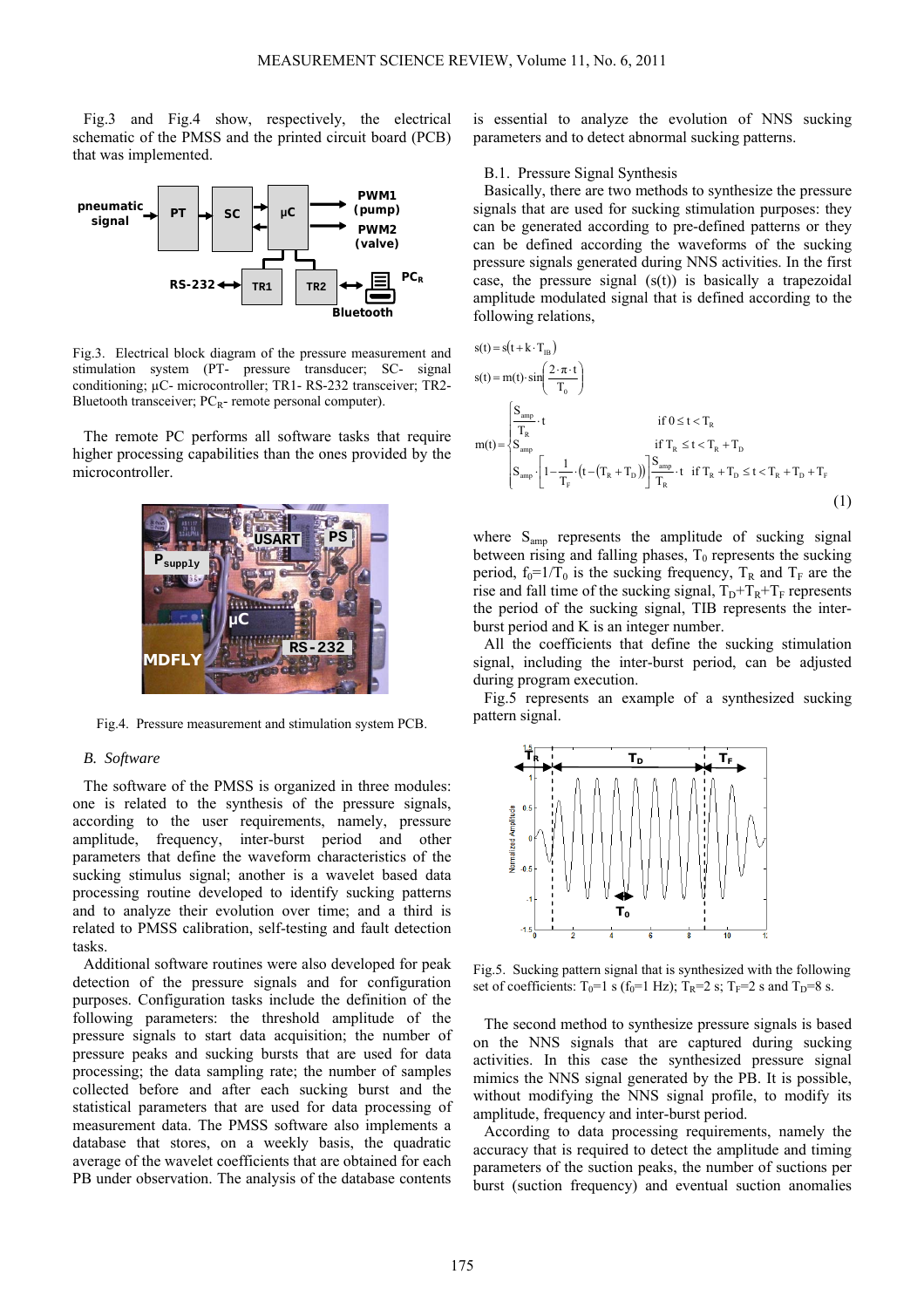that are contained in the NNS signal, it is possible to select one out of two sampling modes. The sampling frequencies that are used for each sampling rate, are defined by,

$$
f_{OS} = 10 \cdot f_N \quad (oversampling \ mode)
$$
  

$$
f_{NS} = 2 \cdot f_N \quad (Nyquist \ amplitude) \tag{2}
$$

where  $f_N$  represents the Nyquist frequency whose value, according to the characteristics of the suction signal, is considered to be equal to 5 Hz.

By default, the oversampling mode uses an oversampling coefficient equal to 10, which means that the sampling rate is equal to ten times the Nyquist rate.

#### *B.2 Sucking Pattern Recognition Using Wavelets*

There are several characteristics of the wavelet transforms [25] that are particularly interesting to perform the characterization of sucking signals. These characteristics include the non-existence of a compromise between time and frequency resolutions, and the inherent capability to detect the signal trends, breakdowns and sharp peak variations. Moreover, wavelets have the capability to perform the signal compressing and de-noising with a minimal distortion. The wavelet signal compression capability is particularly important in data storage and transmission.

The wavelet coefficients obtained from the suction pattern signals can be used to detect abnormal conditions of the NNS signal, to identify the NNS source (sucking signature) and to trace the evolution of sucking signatures of each PB over time.

As an example, Fig.6 represents the scalogram for a simulated sucking signal that includes 4 burst sucking patterns with the following temporal sequence of frequencies and amplitudes: freq=2.5 Hz and amplitude=1; freq=5 Hz and amplitude=1; freq=12.5 Hz and amplitude=10; freq=2.5 Hz and amplitude=1 and freq=2.5 Hz and amplitude=1.



Fig.6. Scalogram for a simulated sucking signal that includes 4 burst sucking patterns.

As expected, the graph confirms a clear correlation between the simulated sucking signal and the correspondent scalogram, which confirms that the wavelet transforms are an efficient data processing tool to characterize NNS patterns. It is important to note that this data processing tool does not require the use of peak detection algorithms that exhibit a higher processing load, a lower accuracy and a higher risk of false detections caused by low values of the signal to noise ratio (SNR).

## *C. Self-Calibration, Self-Testing and Fault Detection*

Pneumatic systems are inherently non-linear. In this case, the non-linearity is due to the pneumatic pump characteristic that can be higher than 20 % of its full scale range. Hence, a progressive polynomial calibration technique [26]-[29], using three calibration points, was used to perform the linearization of the relationship between the output pressure of the pneumatic pump (p) and the voltage that is applied to its input (Vm). So, using the function,  $p(V_m)$  according to the following set of conditions,

$$
\begin{cases}\np = 0 & \text{if } V_m = 0 \\
p = p_M / 2 & \text{if } V_m = V_M / 2 \\
p = p_M & \text{if } V_m = V_M\n\end{cases}
$$
\n(3)

where  $V_M$  and  $p_M$  represent the maximum input voltage and output pressure of the pneumatic pump, respectively, and  $V_M/2$  and  $p_M/2$  represent their midrange values, respectively.

This set of conditions assures a linearization of the pneumatic pump characteristic canceling its offset, gain and the second order linearity error of its midrange pressure. The recursive calibration functions that cancel each one of the previous errors are given by [26]-[27],

$$
\begin{cases}\np_{c3}(V_m) = p_{c2}(V_m) + \alpha_3 \cdot p_{c1}(V_m) \cdot [p_{c2}(V_m) - p_M] \\
p_{c2}(V_m) = p_{c1}(V_m) + (1 + \alpha_2) \\
p_{c1}(V_m) = p(V_m) + \alpha_1\n\end{cases} \tag{4}
$$

being the coefficients  $[\alpha_1, \alpha_2, \alpha_3]$ , defined by,

$$
\alpha_1 = -p(V_M = 0)
$$
  
\n
$$
\alpha_2 = \frac{p_M - p_{c1}(V_M)}{p_{c1}(V_M)}
$$
  
\n
$$
\alpha_3 = \frac{p_M / 2 - p_{c2}(V_M / 2)}{p_{c1}(V_M / 2) \cdot [p_{c2}(V_M / 2) - p_M]}
$$
\n(5)

where  $p(V_M=0)$  represents the output pressure offset of the pneumatic pump and the other parameters have the meaning previously defined.

In what concerns fault detection capabilities, the feedback nature of the PMSS can be easily used to detect and diagnose faults. Assuming that a fault detection routine is part of the microcontroller firmware and an additional (redundant) pneumatic transducer (PTR) is included in the PMSS, the application of specific voltage values  $(V_m)$  to the PP and the measurement of the voltage values obtained from PT and  $PT_R$  can be used to diagnose fault conditions. For example, for  $V_m = V_M$  and  $S_{PP}$  detected closed, which means that PP is working properly, if the voltage values that are obtained from the pressure transducers are  $V_{PT}=0.5$  V (null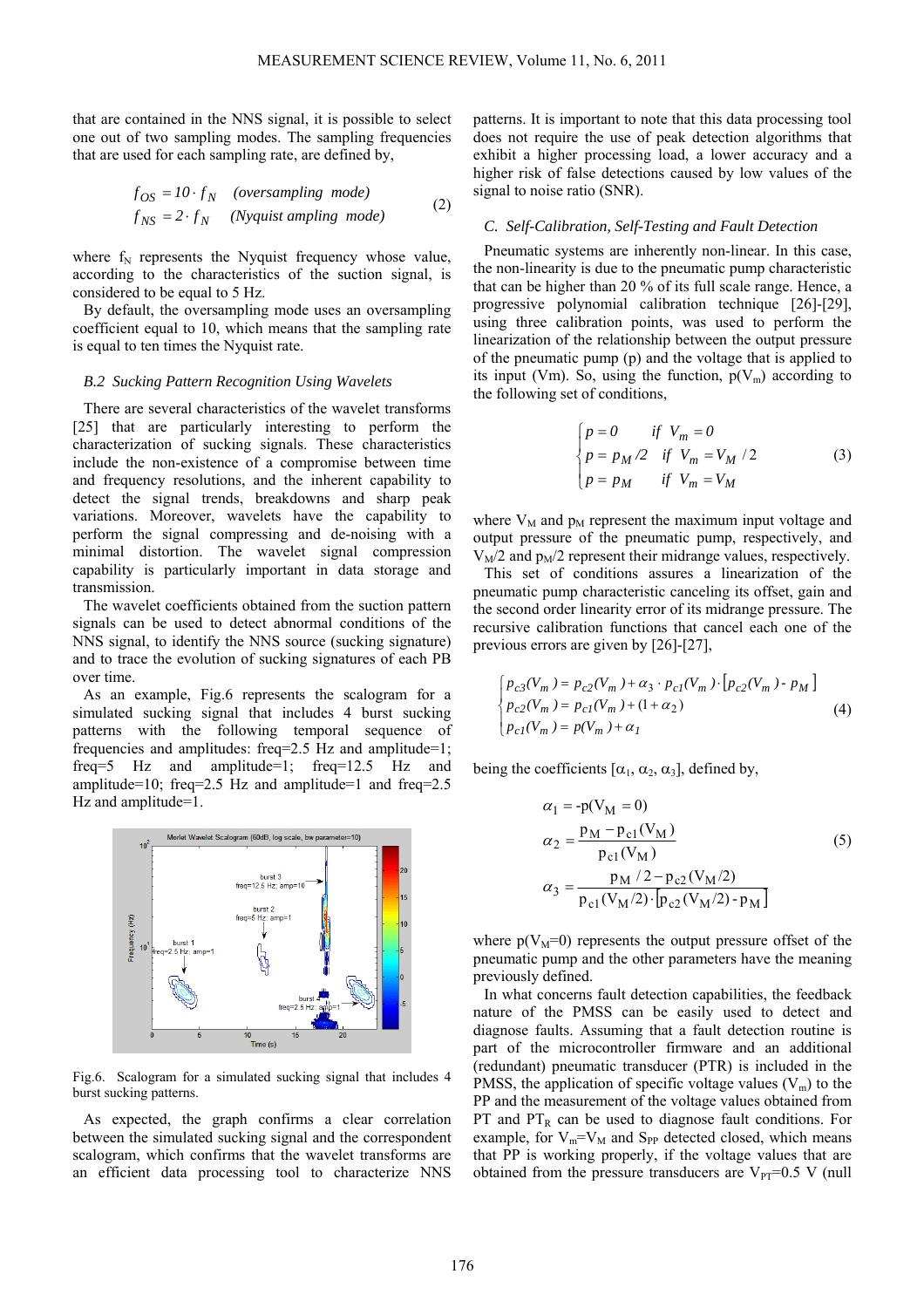relative pressure) and  $V_{\text{PTR}} > 0.5$  V (positive relative pressure) when a close command is applied to the electrovalve, the conclusion is that PT is not working properly. In this case, the PMSS can continue to work properly if the redundant pressure transducer (PTR) becomes the working pressure transducer, removing the anomalous functioning transducer PT from the pneumatic circuit by using a cut-off electro-valve. Thus, the use of this kind of test procedures grants the system auto-test and fault diagnosis capabilities and can even improve its reliability.

# 3. RESULTS

This section includes some calibration and testing results of the PMSS. In what concerns on-line testing, two types of tests were performed, one related to NNS pressure measurement and another related to NNS pressure stimulation. As previously referred, the PMSS integrates measurement and stimulation capabilities that can be used separately or jointly; however, measurement and stimulation tests were considered separately to facilitate data analysis.

Fig.7 depicts the experiment set up that was used to perform on-line tests of the PMSS.



Fig.7. Experiment set up that was used to perform on-line tests of the PMSS.

#### *A. Calibration results*

After previous calibration of the pneumatic pump characteristic performed according to the progressive polynomial calibration method previously described, the calibration of the pressure transducer was carried out. The calibration was performed using the following set of instruments: a portable pneumatic tester [30]; an inclined Utube manometer [31] and a digital multimeter [32]. The pressure measuring range used for calibration purposes varies between 0 Pa (no relative pressure) and 5000 Pa, and a constant pressure increment step of 50 Pa was used between adjacent calibration points. For each calibration point, a set of 1024 measurements was taken and the average value of the measurements was calculated in order to minimize random errors with null average values. The maximum voltage confidence interval, associated with each calibration point, is about 3.36 mV for a confidence level equal to 99.5 %.

Fig.8 represents the calibration results that were obtained.

The graph clearly shows a linear relation between the output voltage of the pressure transducer and its input pressure, the correlation coefficient between those variables being almost equal to one (cc=0.999). From the calibration results it is also possible to obtain a sensitivity value equal to 0.2953 mV/Pa and an offset error equal to 0.4601 mV for the characteristic of the transducer.



Fig.8. Pressure transducer calibration results.

# *B. On-line testing results*

This section presents some experimental results of the PMSS using each one of its operating modes, namely, NNS measurement and NNS stimulation.

#### *B1. NNS Measurement*

Data acquisition was carried out using a pre-defined trigger threshold equal to 100 mV, that corresponds to a pressure threshold level almost equal to 30 Pa for the default PGA gain coefficient (gain=10), and a middle-trigger [33] mode. A set of samples taken before and after each trigger are stored for data processing purposes. It is important to refer that the number of samples collected before and after the trigger event can be different if different risk levels are required to validate the start or the end of each sucking burst. For example, if a lower fault probability is required to detect the start of a sucking burst than the one to detect its end, the number of samples stored before the trigger event must be higher than the number of samples collected after the trigger event. The time period that was used to analyze the evolution of NNS capabilities was equal to three weeks. During this period several sucking bursts were stored on a weekly basis. Fig.9 represents the NNS pattern evolution throughout a period of three weeks. The weeks are numbered according to the PB gestational age.



Fig.9. Typical NNS pattern evolution throughout a time period of three weeks.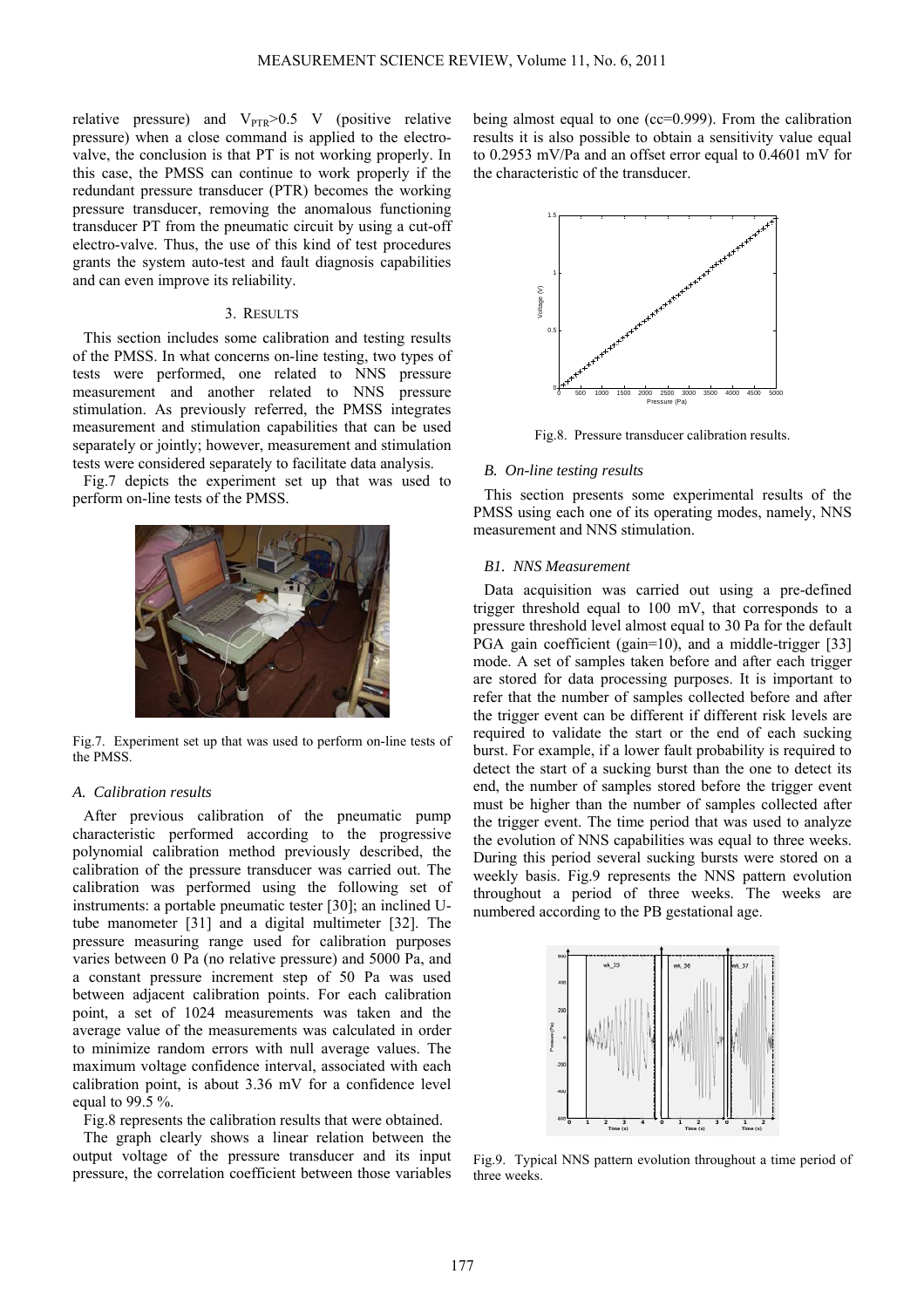From the graph, it is evident that the NNS amplitude and frequency increase over time, starting in the first week (wk\_35) from an amplitude and frequency values approximately equal to 300 Pa and 0.4 Hz, respectively, up to an amplitude and frequency approximately equal to 380 Pa and 0.8 Hz, respectively, in the third week (wk\_37). These results agree with the typical evolution of NNS activities that were obtained by other authors [34]-[35] using different measuring techniques, namely, using NOMAS video recording methods.

An easier interpretation of the evolution over time of the pressure sucking signals, in terms of amplitude and frequency, can be obtained using the scalogram of the pressure signal. Fig.10 represents the scalogram that was obtained using a quadratic average of the wavelet coefficients of multiple NNS sucking patterns collected during the period under analysis. During each week, a set of 512 sucking patterns were used to evaluate the averaged quadratic composition of the scalogram coefficients.



Fig.10. Scalogram of NNS sucking patterns collected during a time period of three consecutive weeks.

The scalogram clearly shows an increase over time of the amplitude and frequency of the NNS pattern. It is also important to underline that the time indexes associated with each trigger event were stored and can be used to evaluate other important parameters of the NNS patterns, namely, the number of suctions per minute, the sucking burst rate, and the inter-burst sucking period.

# *B2. NNS Stimulation*

To obtain the main dynamic characteristics of the stimulation part of the PMSS a set of square wave electrical signals were used to actuate the pneumatic pump. During the higher amplitude period of the square wave signal  $\text{(ampH} = 4 \text{ V})$  the pump is actuated and the pressure increases; conversely, during the lower amplitude period (amp<sub>L</sub>=0 V) the electro-valve is actuated and the pressure decreases. The output voltage that was obtained from the PT was digitized with a sampling rate of 5000 S/s. Fig.11 represents the normalized output pressure generated by the PP for a square wave input voltage  $(V_m)$  with frequencies equal to 1 Hz (continuous line) and 10 Hz (dotted line). The normalization was performed relatively to the maximum output pressure generated by the PP.



Fig.11. Normalized output pressure generated by the PP for a square wave PP input voltage (continuous line- 1Hz, dotted line-10 Hz).

In order to obtain the low-pass characteristic of the stimulation part of the PMSS, a set of sinusoidal signals with offset and amplitude values equal to 2 V and frequencies equal to 0.1 Hz, 0.2 Hz, 0.5 Hz, 1 Hz, 2 Hz, 5 Hz, 10 Hz, 20 Hz and 50 Hz, were used. Fig.12 represents the Bode diagram that was obtained using a least mean square (LMS) curve fitting of the experimental data.



Fig.12. Bode diagram of the pressure measurement and stimula tion system (circle symbol- experimental data, continuous line-LMS curve fitting of the experimental data).

The Bode diagram shows that the stimulation part of the PMSS exhibits a first order low-pass filter characteristic with a cutoff frequency  $(f_c)$  approximately equal to 7.2 Hz. The low-pass frequency characteristic that was obtained confirms the exponential step response of a first order system. The time constant ( $\tau \approx 24.8 \text{ ms}$ ) of the step response of the PMSS, which can be obtained from the results represented in Fig.11, is almost equal to the reciprocal of the cutoff frequency of the low-pass filter (f<sub>c</sub>=1/2, $\pi$ , $\tau$ ). It is important to emphasize the fact that the value of the obtained cutoff frequency depends mainly on the characteristics of the pneumatic system, namely, on the values of air compressibility, and pneumatic tubes' lengths and sections.

#### 4. CONCLUSION

This paper presented a smart measurement and stimulation system to analyze and promote NNS activities of PB. A lowcost and flexible solution based on commercial off-the-shelf (COTS) components and on a microcontroller was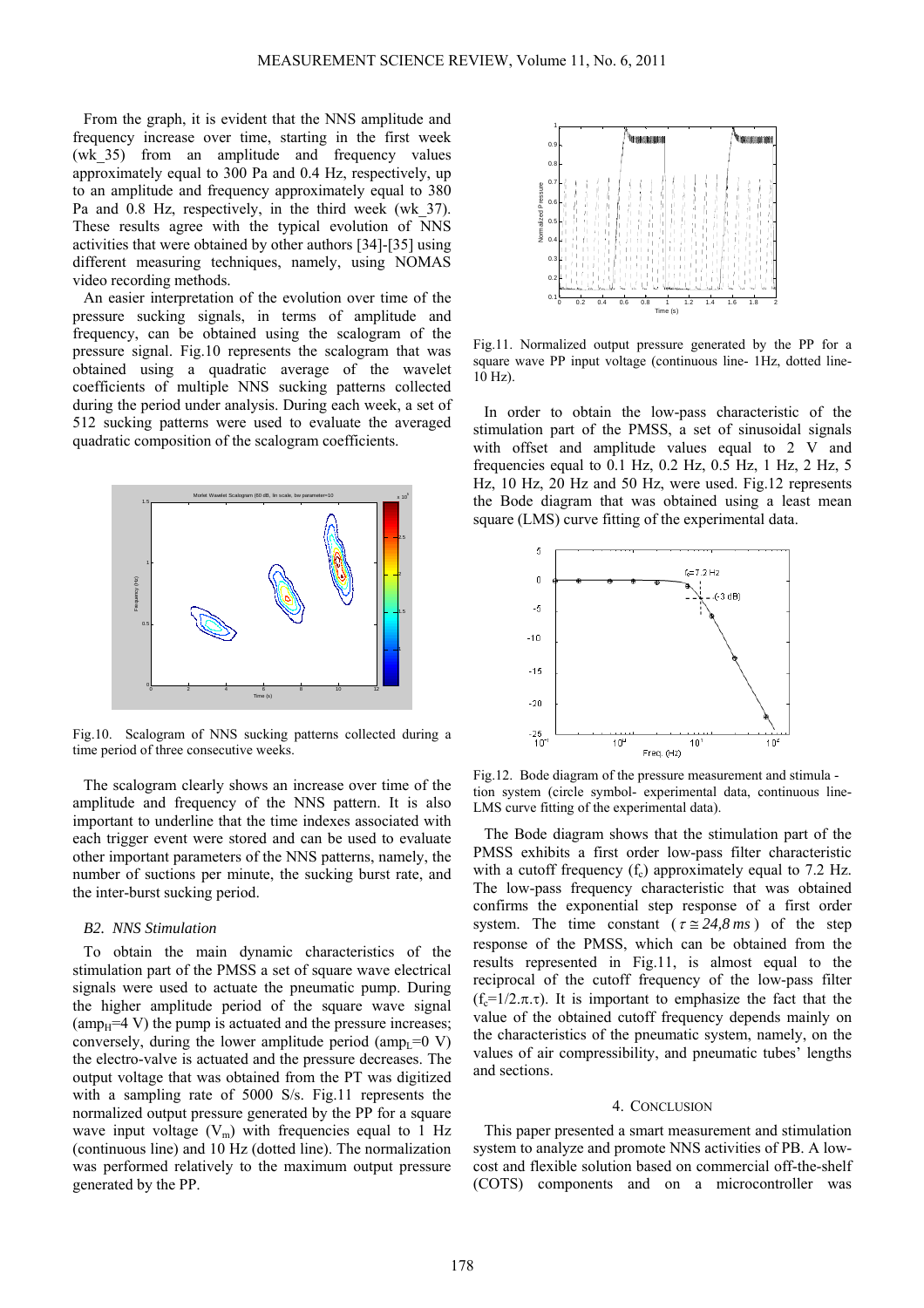implemented and several software programs were developed. A methodological approach based on wavelets is proposed to analyze NNS data, namely to evaluate the evolution over time of the amplitude and frequency of sucking patterns. The PMSS also possesses two additional smart sensing capabilities, self-calibration and self-testing, that improve its accuracy and reliability. The proposed system represents a feasible, reliable and low cost solution that can be used with an acceptable accuracy level in every neonatology health care unit.

#### **REFERENCES**

- [1] Lau, C., Alagugurusamy, C., Schanler, R., Smith, E.O., Shulman, R.J. (2000). Characterization of the development stages of sucking in preterm infants during bottle feeding. *Acta Paediatrica*, 89, 846-852.
- [2] Lau, C., Schanler, R. (2000). Oral feeding in premature infants: Advantage of a self-paced milk flow. *Acta Paediatrica*, 89, 453-459.
- [3] Lau, C., Sheena, H., Shulman, T., et al. (1997). Oral feeding in low birthweight infants. *Journal of Pediatrics*, 130, 561-569.
- [4] Lundqvist, C., Hafström, M. (1999). Non-nutritive sucking in full-term and preterm infants studied at term conceptional age. *Acta Paediatrica*, 88, 1287-1289.
- [5] Thoyre, S., Shaker, C., Pridham, K. (2005). The early feeding skills assessment for preterm infants. *Neonatal Networks*, 24 (3), 7-16.
- [6] Pridham, K., Steward, D., Thoyre, S., Brown, R. (2007). Feeding skill performance in premature infants during the first year. *Early Human Development*, 83 (5), 293-305.
- [7] Gewolb, I., Bosma, J., Taciak, V., Vice, F. (2001). Abnormal developmental patterns of suck and swallow rhythms during feeding in preterm infants with bronchopulmonary dysplasia. *Development Medicine & Child Neurology*, 43 (7), 454-9.
- [8] Medoff-Cooper, B., Mcgrath, J., Bilker, W. (2000). Nutritive sucking and neurobehavioral development. *The American Journal of Maternal/Child Nursing*, 25 (2), 64-70.
- [9] Palmer, M., Crawley, K., Blanco, I. (1993). Neonatal oral-motor assessment scale: A reliability study. *Journal of Perinatology*, 13 (1), 28-34.
- [10] Palmer, M. (1993). Identification and management of the transitional suck pattern in premature infants. *Journal of Perinatal & Neonatal Nursing*, 7, 66-75.
- [11] Palmer, M. (1999). Developmental outcome for neonates with dysfunctional and disorganized sucking patterns: Preliminary findings. *Infant-Toddler Intervention: The Transdisciplinary Journal*, 3, 299-308.
- [12] Pereira, M.D., Viegas, V., Banha, C., Postolache, O., Girao, P.S. (2009). Advanced signal processing techniques to measure and classify non-nutritive suction of premature and newly born babies. In *Intelligent Data Acquisition and Advanced Computing Systems - IDAACS 2009*, 21-23 September 2009. IEEE, 63-66.
- [13] Fucile, S., Gisel, E., Lau, C. (2002). Oral stimulation accelerates the transition from tube to oral feeding in preterm infants. *Jornal de Pediatria*, 141 (2), 230-236.
- [14] Fucile, S., Gisel, E., Lau, C. (2005). Effect of an oral stimulation program on sucking skill maturation of preterm infants. *Developmental Medicine & Child Neurology*, 47 (3), 158-62.
- [15] Rocha, A., Moreira, M., Pimenta, H., et al. (2007). A randomized study of the efficacy of sensory-motororal stimulation and non-nutritive sucking in very low birthweight infant. *Early Human Development*, 83 (6), 385-8.
- [16] ION Publications LLC (2008). NTrainer new device helps premature babies get off feeding tubes better. *http://www.science20.com*.
- [17] Site of Care Systems (2011). Neonatal healthcare software.
- *http://www.siteofcare.com/products/nursery*. [18] ADInstruments (2010). Data acquisition systems. *http://www.adinstruments.com/products*.
- [19] BIOPAC Systems Inc. (2011). MP 150 system. *http://www.biopac.com/Research.asp?Pid=3641&Mai n=Systems*.
- [20] Millar Instruments, Inc. (2011). TRM telemetry systems. *http://millar.com/products/telemetry*.
- [21] Sensortechnics (2011). Honeywell. Temperature compensated pressure sensor, 40PC001B. *http://www.sensortechnics.com*.
- [22] HARTMANN. (2011). Tensoval Blood pressure monitor for reliable upper arm measurement. *http:// productcatalogue.hartmann.info.*
- [23] Maxim Integrated Products (2001). Transceiver for PDAs and cell phones. *http://datasheets.maximic.com/en/ds/ MAX3386E.pdf*.
- [24] MDFLY Electronics. (2011). Wireless bluetooth TTL transceiver module. *http://www.mdfly.com/index.php?main\_ page=product\_ info&products\_id=63*.
- [25] Cristi, R. (2004). *Modern Digital Signal Processing*. Thompson Brooks/Cole.
- [26] Horn, G., Huijsing, J. (1998). *Integrated Smart Sensors, Design and Calibration*. Kluwer Academic Publishers.
- [27] Dias Pereira, J., Postolache, O., Girão, P. (2009). PDFbased progressive polynomial calibration method for smart sensors linearization. *IEEE Transactions on Instrumentation and Measurement*, 58 (9), 3245-3252.
- [28] Goes, F., Meijer, G. (1997). A simple accurate bridgetransducer interface with continuous autocalibration. *IEEE Transactions on Instrumentation and Measurement*, 46 (3), 704-710.
- [29] Simon, P., Vries, P., Middelhoek, S. (1996). Autocalibration of silicon Hall devices. *Sensors and Actuators A: Physical*, 52, 203-207.
- [30] AMETEK (2011). Portable pneumatic tester model T730. *http://www.jofra.com/UK/Products/Pressure\_calibrat ors.aspx?ProductID=PROD31&m=ecom\_catalog*.
- [31] JAZD Markets, Inc. (2011). Inclined U-tube mano meter - model FL1⋅5. *http://www.jazdlifesciences.com*.